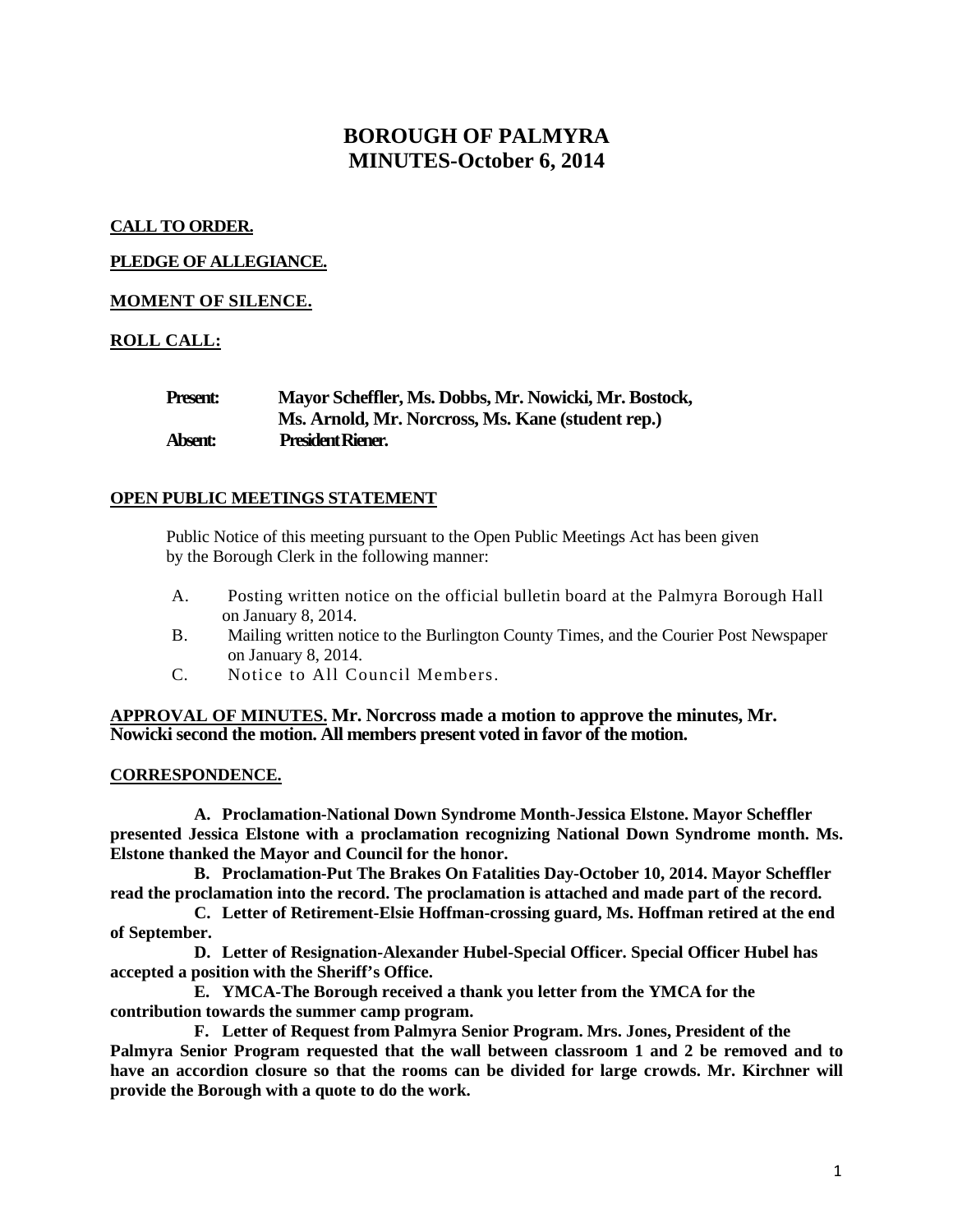#### **PROFESSIONAL UPDATES.**

**Mr. Kirchner discussed that he has submit an engineering proposal for preparation of the specifications for the bid for a loader for public works. The resolution will be on the next agenda for council's approval. Mr. Kirchner explained the change order that is needed with the sign replacement/installation project. The change order will be on the next agenda. Mr. Kirchner discussed that there will also be an engineering proposal for installation of the new signs. The project will have to go out to formally bidding, because of the cost of the installation and the limit requirements on change orders the current contractor cannot do the work under the original contract. Mr. Norcross inquired about the length of time to get the signs. Mr. Kirchner replied that there are 60 additional signs for the snow removal routes and that it will be at least 2 weeks for the bids to be due and 4-6 weeks after award of the bid. Mr. Gural explained that since the original bid came in lower than estimated, there are funds left in the capital ordinance to purchase the additional signs. Mr. Kirchner informed council that there will also be a change order at the next meeting for Charles Street for the placement of the trees. Mr. Kirchner would like council to approve additional cost of \$30,000 for a scum collector on the gravity thickener. Mr. Kirchner explained that the additional work should be done before they are finished so that there will not be additional cost later. Mr. Nowicki agreed that the work should be done before the project is finished, but inquired about the ordinance and that the alternatives cannot be awarded out of order. Mr. Kirchner explained that it is a change order not an addition to the contract. Mr. Kirchner informed council that the contractor had located an old wooden water main. Mayor Scheffler recommend contacting the historical society to see if they were interest in the object. Mr. Norcross inquired about Legion Field and when it would be completed. Mr. Gural replied that the project should be finished within a month.** 

#### **ORDINANCE ON FIRST READING.**

**A. Ordinance 2014-16, An Ordinance Amending Chapter 237, Article VI Of The Code Repealing Chapter 60 Of The Code, Amending Section 503© Of The Land Development Code And Repealing Section (V) (h) (1) (a) Of Ordinance 2012-3. (sidewalks). Mayor Scheffler explained that President Riener and Mr. Nowicki have worked on the ordinance and inquired if council would like to hold the discussion till the next meeting, so that President Riener can be present.** 

**RESOLUTIONS. . Consent Agenda- Resolution 2014-191 to Resolution 2014-193 will be enacted as a single motion, if any resolution needs additional discussion it will be removed from the consent agenda and voted on separately. Mr. Norcross made a motion to approve the consent agenda, Ms. Dobbs second the motion. At the call of the roll, the vote was:**

**AYES: Ms. Dobbs, Mr. Nowicki, Mr. Bostock, Ms. Arnold, Mr. Norcross. NAYES: None.** 

**A. Resolution 2014-191, Resolution Establishing A Curfew For Persons Under Eighteen (18) Years Of Age Who Are Not Accompanied by A Parent Or Legal Guardian.** 

**B. Resolution 2014-192, Resolution Of The Borough Of Palmyra Authorizing The Sale Of Property No Longer Needed For Public Use On An Online Auction Website. (Ford Crown Vic).**

**C. Resolution 2014-193, Resolution Authorizing The Payment Of Bills In The Amount Of \$11,000.19.**

**Mayor Scheffler thanked everyone involved with the Open House at the Fire House. The new truck was introduced and the public had a chance to see the truck, plus all of the equipment.** 

#### **DISCUSSION ITEMS.**

**A. ACA Employer Mandate-Mr. Gural explained that he had attend a webinar on the**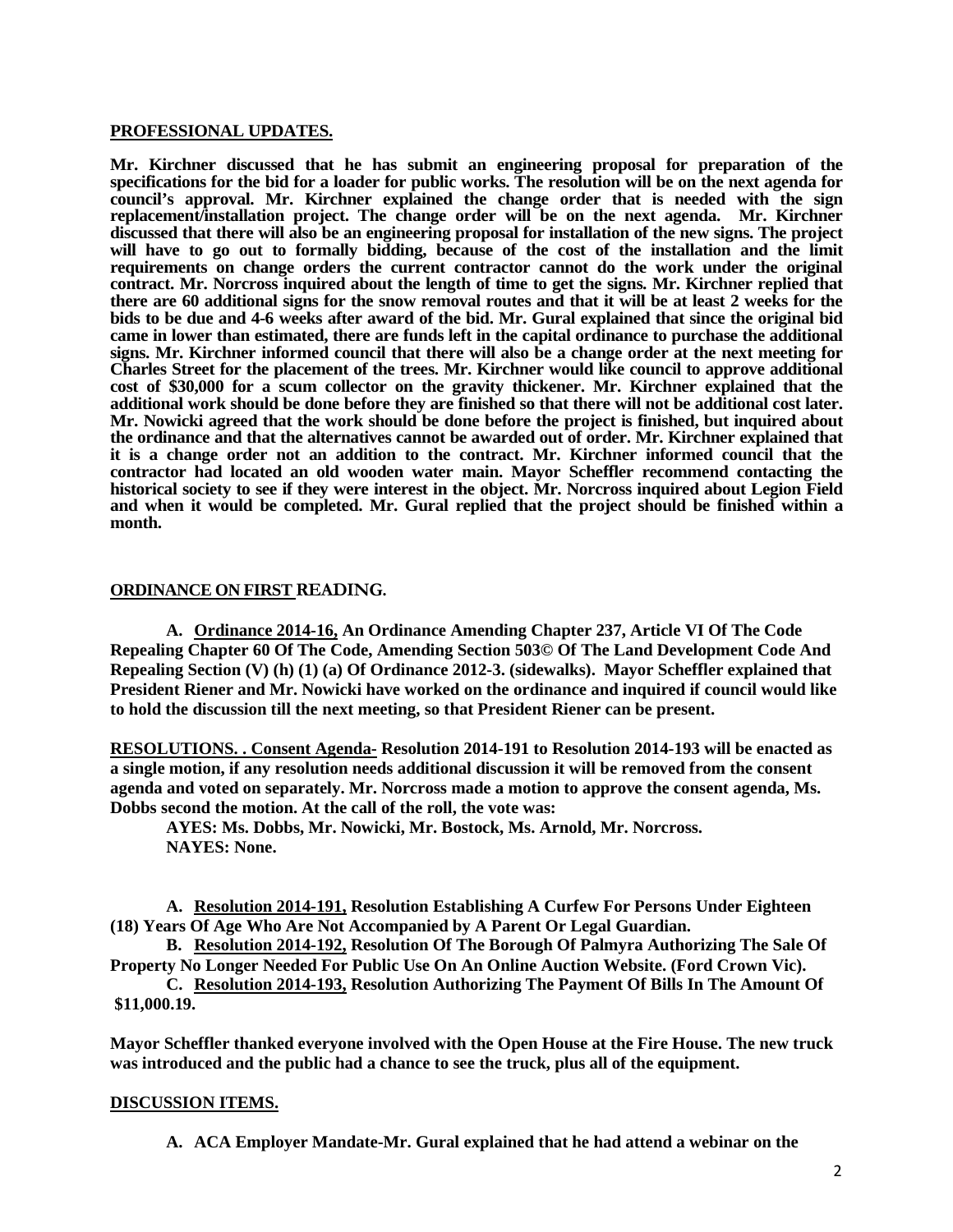**affordable care act and that the Borough is listed as having 48 employees which includes full time and part time. The goal is to stay under 50 so that the Borough does not move a classification. The act states that if an employee works more than 30 hours in a week they are entitled to health benefits. The issue will be addressed at budget time.**

**B. Brine Solution-Mr. Gural reported that the new tank has been installed on a truck that was donated to the Borough from the Burlington County Bridge Commission. Mr. Gural discussed that he is attempting to continue a shared service agreement with Cinnaminson that previously was verbal and have it written into a resolution /agreement for the Brine Solution.** 

**C. 2015 Ford F550-Sewer Capital-state contract. Mr. Gural explained that this would be purchased under state contract. The large dump truck was award to Ransome and the small truck will be purchased with state contract.** 

**D. Route 73 south Redevelopment-Mayor Scheffler sent a letter to the Burlington County Bridge Commission requesting assistance for property appraisals for Route 73 South Redevelopment Area. The Bridge Commission had several years ago performed appraisals of the properties on Route 73. Mayor Scheffler explained that she and Mr. Gural had met with a redeveloper on Friday looking at Route 73. General information was exchanged and more information should be coming for the next meeting. Mr. Gural informed council that he authorized Dave Gerkens of CPG & H to update funding matrix that developers would be interested in.** 

**E. 2015 Per Diem rates/travel policy. Mr. Gural discussed that he had attend a webinar on the subject and that there is no written policy for the Borough concerning travel expenses except for mileage. There will be a written policy for council to consider at the next meeting.** 

**F. Elected Officials Seminar.-The seminars are in Atlantic City in November or Eastampton in March. The JIF gives a \$250.00 credit for every elected official that attends.** 

**G. Leaf Collection Schedule. Mr. Gural explained that leaf season is a stressful time for the** residents as well as the employees. Leaf collection will start on October 27 through December 19<sup>th</sup>. **The contract with the hauler for the leaves is secure, so there will be no issue with getting rid of the leaves. Mr. Norcross discussed that residents cannot mix their brush with the leaves and that Monday-10/13 is the last brush pick up till next year. Ms. Arnold inquired as to how far in advance the residents can put out their leaves. Mr. Gural replied that they can place leaves out on the Saturday before pick-up. Mr. Gural explained that residents will not be penalized for having leaves out to early. Ms. Arnold suggests that the leaf collection notices should be clarified on the issue.** 

**H. NJ Transit/Bombardier Traffic Counts-Chief Pearlman requested a resolution to require NJ Transit to redo all the light timings along the railine. It is a federal regulation that light times are checked every three years. Chief Pearlman explained that he also is requesting that the county repaint the crossings on Broad Street. The pedestrian light at Charles and Cinnaminson is working and the county is working on cutting back some of the trees for a better view of the flashing light. The four way stop sign at Cinnaminson and Temple will be installed in about 60 days along with the new signage.** 

**I. St. Paul UAME Bl. 119-Lot 4.01-Ms. Dobbs stepped down from the dais. Mr. Gural explained that Mrs. Austin had come to see him about a lot that the church had purchased in June and would like it removed from the tax rolls. Mrs. Austin informed council that Saint Paul's Church had purchased 218 Market Street back in June and would like to have council waive the taxes since they are a non-profit. Mr. Rosenberg recommend that council do a resolution waiving the taxes for the church. Resolution 2014-194, Resolution Waiving The Taxes For 218 Market Street, Block 119, Lot 4.01. Mr. Norcross made a motion to approve the resolution, Mr. Nowicki second the motion. At the call of the roll, the vote was:**

**AYES: Mr. Nowicki, Mr. Bostock, Ms. Arnold, Mr. Norcross.**

**NAYES: None.** 

**Ms. Dobbs returned to the dais.** 

**J. Sewer Connection Fees and revised service fees. Mr. Gural explained that the auditor every year calculates what the connection fees should be and that the ordinance has to be amended. Mr. Gural explained that the seniors are applying for the discount on the sewer. The commercial**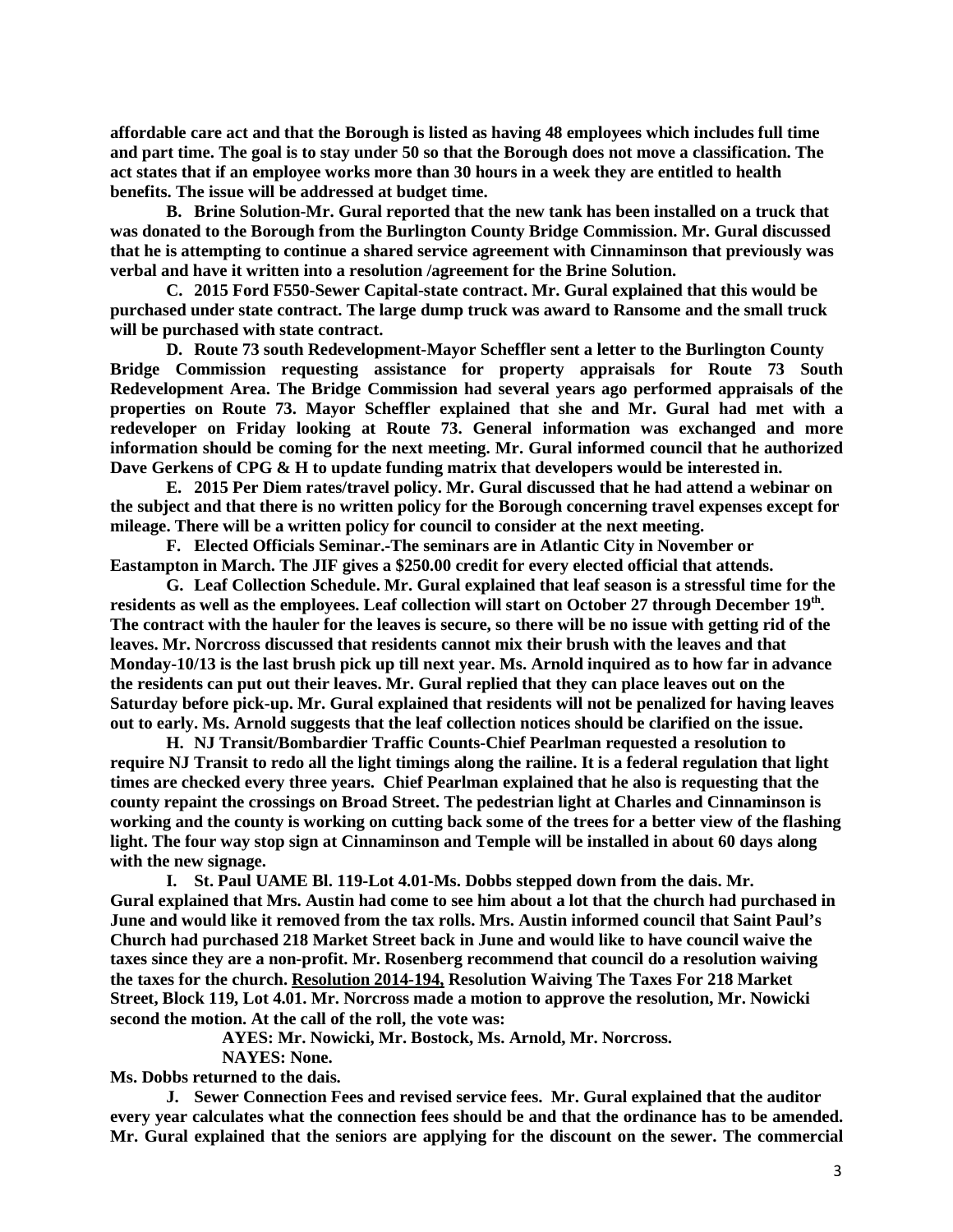**billing will be mailed out in the next two weeks. Mayor Scheffler discussed that when looking at doing water usage the Borough found several properties that have not been billed for sewer. The tax collector sent out a letter to those properties and also billing for the 2014 year. Council is discussing whether to back charge the properties for previous sewer charges. There would be no interest charge on the back billing. Ms. Arnold discussed the wording and that it should be clarified if it is six years back from first date due. Mr. Rosenberg will clarify the language.**

**K. Best Practices Checklist. Mr. Gural will review the checklist with council at the next council meeting. The checklist is from the state and pertains to the amount of state aid that a town can receive. Last year Palmyra had the highest score in Burlington County.**

**L. Municipal Alliance update. Mr. Gural informed council that he had met with Mrs. Birch and that she would like to be the coordinator of Municipal Alliance. The application is due next month and a proposed budget has to be included. Council will confirm the funds in next budget cycle.** 

**M. Epworth Methodist request re: Code Blue Sheltering-Chief Pearlman reported that he had met with the Pastor of the church and at the current time the church does not feel that it would have enough volunteers to run the program.** 

N. **Employee Picnic-The employee picnic will be held in the afternoon of October 31<sup>st</sup>. Mayor Scheffler announce that the Halloween Committee is selling sweatshirts to raise money.** 

**O. Columbus Day-Oct. 13th –Mayor Scheffler discussed that the employees would like to work on October 13th and exchange the day off to December 26 which is a Friday. Resolution 2014- 195, Resolution Authorizing The Day After Christmas As A Holiday For Borough Employees. Mr. Norcross made a motion to approve the resolution, Mr. Nowicki second the motion. At the call of the roll, the vote was:**

> **AYES: Ms. Dobbs, Mr. Nowicki, Mr. Bostock, Ms. Arnold, Mr. Norcross. NAYES: None.**

**Mr. Norcross discussed that the meeting on November 3 is the night before election and that the meeting should be cancelled. Council discussed the options of the meeting and the consensus was to start the meeting at 6pm instead of 7pm.**

**ADMINISTRATOR REPORT. Mr. Gural reported on the grants. The Borough didn't receive the grant for the K-9 officer and the Delaware Valley Regional Transportation grant. The Bridge Commission has agreed to pay for the grant application for West Broad to Public Road. The Borough is not going to issue any violations for using the old buckets. The County is still picking up the recycles in the old buckets for now. The residents can drop off the old buckets and old trashcans at public works on Saturdays. Mr. Gural informed council that the tax collector has started full time and that Ms. Jackson is full time in the construction office. Mr. Gural discussed that the some of the computers were infected with a virus and that some employees lost past information. An insurance claim has been filed with the JIF and the spam security was increased. Mr. Gural sent a letter to Tony's Barbershop that Mr. Kirchner will follow up with the barbershop to see if any needed repairs are required. Ms. Arnold and Ms. Kane are working with the school to get a mural painted on the side of the building. The ordinances on second reading for the next meeting are the salary for the full time tax collector, capital bond ordinance and the sewer connection fee ordinance. Mr. Austin will be installing the benches that were donated by A. Jay Berkley in honor of his parents. The bid for the new doors is due Thursday the 9th. Mayor Scheffler will be sending a letter out to residents explaining the taxes and the percentage of where the taxes actually cover, such as the school or county. The major increase this year was with the school taxes.**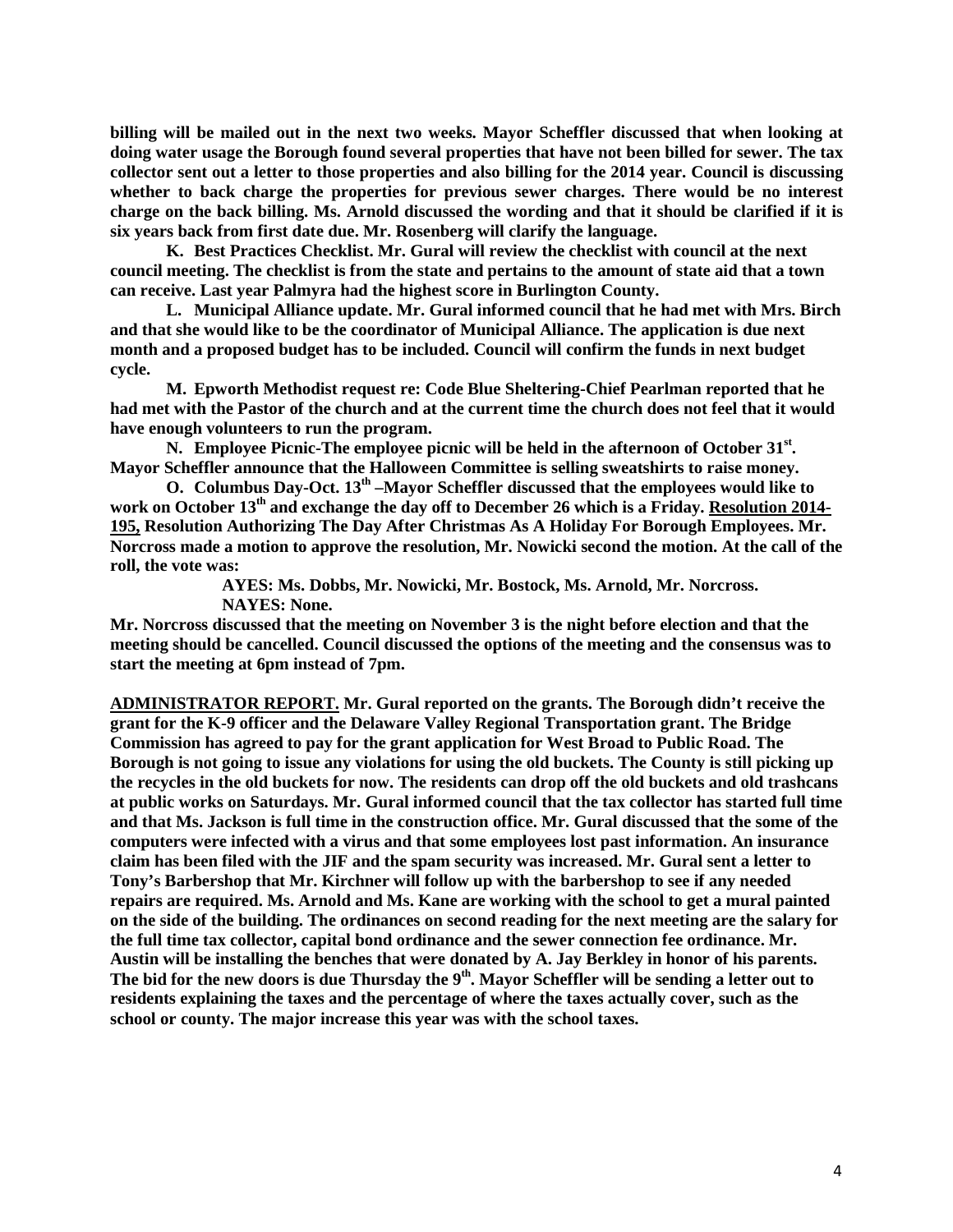**PUBLIC COMMENTS. Mr. Norcross made a motion to open the meeting to the public, Mr. Bostock second the motion. All members present voted in favor of the motion.**

**Mr. Hanna-West Henry addressed council about his neighbor's tree at 306 West Henry. Mr. Hanna explained that the tree is actually leaning towards the house and that his neighbor Mr. Spalding is afraid that the tree will fall into his home. There was a tree across the street that fell in the last bad wind storm. Mr. Hanna presented pictures that showed that the tree has a curve and is leaning. Mr. Hanna explained that he had filed a complaint with Mrs. Nagle and that she said someone would look at the tree. Mr. Hanna stated that he never heard back from the Borough. Mr. Hanna spoke with Mrs. Nagle again today, who told him that she had forwarded it to shade tree and that she did not know what was going on. The curb is destroyed from the tree and Mr. Spalding has already repair the sidewalk from the tree roots. Mayor Scheffler recommend that the Borough take the tree down if it is leaning and that Mr. Gural will follow up with the procedure of tree problems. Mayor Scheffler discussed that Mr. Spalding would like to donate a train set to the Borough for Christmas time when Santa arrives at the community center.** 

**Mrs. Barron-Harbour Drive-inquired if the signs that were discussed are available for the Harbour. Mayor Scheffler replied that signs were given to the Harbour and it is their decision to when they have them installed. Mrs. Barron also inquired if there is any way to improve Public Road. It is like driving over a gravel road. Mr. Gural explained that Public Road is a County Road and that the County is responsible for the improvements.** 

**Ms. Veitenheimer-Rowland Street-discussed that she was disappointed to see the tax office closed for evening hours. Ms. Veitenheimer explained that she is not comfortable leaving her check in the drop box and that she wants a stamped receipt that it was received. Mayor Scheffler explained that when the tax collector, Ms. Johns was working part time, she was here on Monday nights, but now she works full time during the day.** 

**Mrs. Barron inquired as to what happens if the Borough Clerk is not available. Mayor Scheffler explained that there is a deputy clerk.** 

**Mrs. Deluca-New Jersey Avenue discussed that if trees need to be planted that the Borough should contact the school about the children planting the trees. Mr. Nowicki explained that the Shade Tree and Public Works does tree planting at the Charles Street School every year and the students are involved as part of Arbor Day. Mayor Scheffler discussed that free seedlings were available to residents. Mr. Nowicki explained that over 1,000 seedlings were available for residents to obtain from the shade tree advisory board and that there were several left. Mr. Nowicki will find out what happen to the ones that were left. Mrs. Deluca explained that her home backs up to Gemini Linen and that in one of the storms their roof blew off and the contractors are working on the roof now. Mrs. Deluca found several pieces of aluminum with nails sticking out in her backyard from the roofing contractors. They have also removed some of the site and sound barrier that keeps the noise from the neighborhood. The workers and the trucks created noise till about 10:30 at night. Chief Pearlman explained that since it is an operating business there is no way to file a noise complaint. Mrs. Deluca requested that the Borough do something since it is affecting her quality of life. Mr. Gural will investigate to see if they have a resolution on file from the Land Use Board regulating the site. Mr. Norcross discussed that the wall goes all the way back to the foundry at the property.** 

**Mr. Weber-Cinnaminson Avenue-inquired about the sign update from Mr. Kirchner and that he understood the engineer to say that his pricing was based on the Camden County engineers estimate for signs. Mr. Gural explained that there was a mandate from the state about updating**